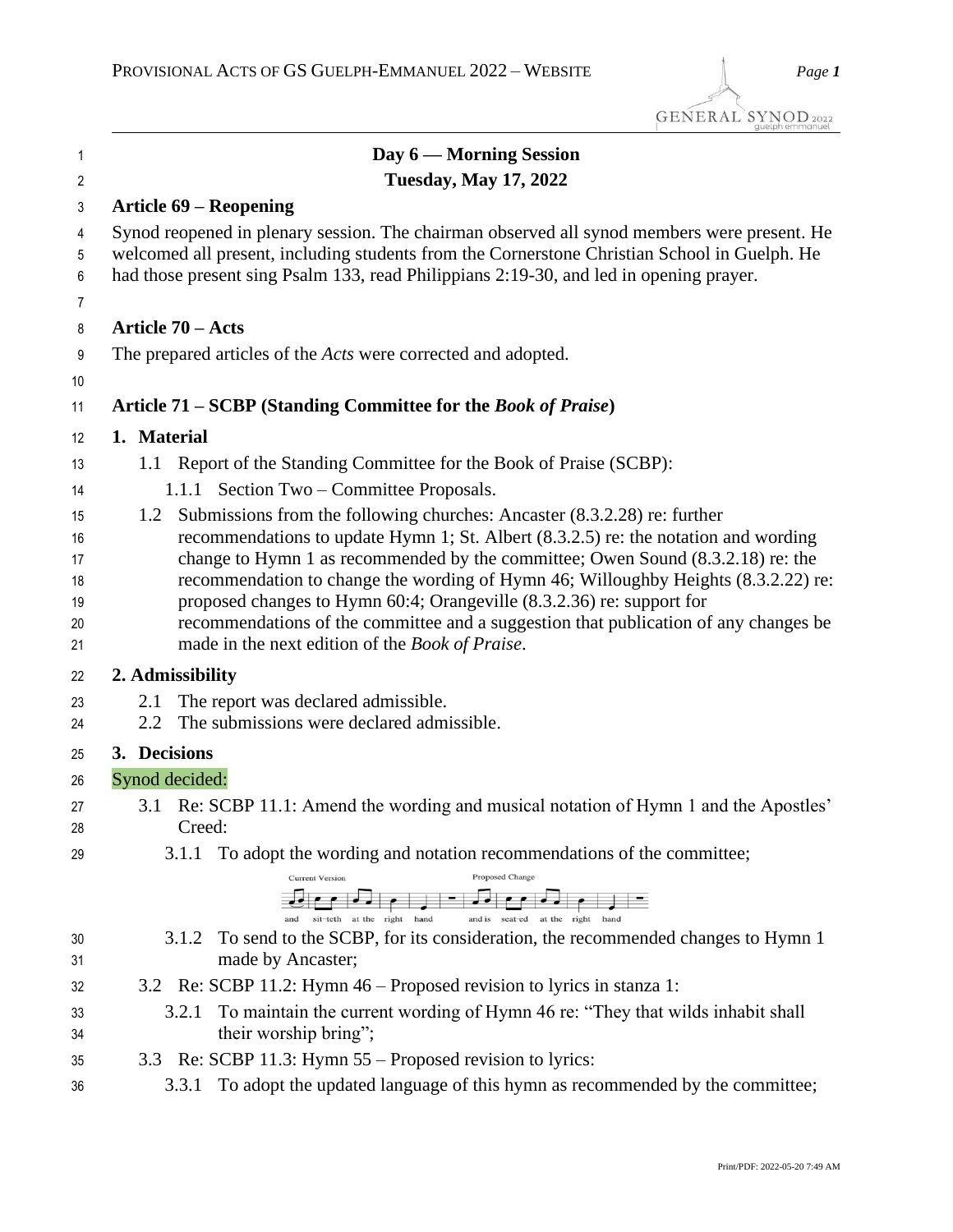GENERAL SYNOD<sub>2022</sub>

| 1  |       | 3.3.1.1 Stanza 1                                                      |
|----|-------|-----------------------------------------------------------------------|
| 2  |       | Who trusts in God, a strong abode                                     |
| 3  |       | in heaven and earth possesses;                                        |
| 4  |       | who looks in love to Christ above,                                    |
| 5  |       | no fear his heart oppresses.                                          |
| 6  |       | In you alone, O Lord, we own                                          |
| 7  |       | our hope and consolation,                                             |
| 8  |       | our shield from foes, our balm for woes,                              |
| 9  |       | our great and sure salvation.                                         |
| 10 |       |                                                                       |
| 11 |       | Stanza 2                                                              |
| 12 |       | Though Satan's wrath beset our path                                   |
| 13 |       | and worldly scorn assail us,                                          |
| 14 |       | while you are near, we will not fear;                                 |
| 15 |       | your strength shall never fail us.                                    |
| 16 |       | Your rod and staff shall keep us safe                                 |
| 17 |       | and guide our steps forever;                                          |
| 18 |       | no shades of death, nor hell beneath                                  |
| 19 |       | your people from you sever.                                           |
| 20 |       |                                                                       |
| 21 |       | Stanza 3                                                              |
| 22 |       | In all the strife of mortal life                                      |
| 23 |       | our feet shall stand securely;                                        |
| 24 |       | temptation's hour shall lose its power,                               |
| 25 |       | for you shall guard us surely.                                        |
| 26 |       | O God, each day direct our way;                                       |
| 27 |       | renew us by your Spirit                                               |
| 28 |       | until we stand at your right hand                                     |
| 29 |       | through Jesus' saving merit.                                          |
| 30 |       | 3.4 Re: SCBP 11.4: Hymn 60 – Proposed revision to lyrics of stanza 4: |
| 31 | 3.4.1 | To retain the current wording of Hymn 60:4;                           |
| 32 |       | 3.5 Re: SCBP 11.5: Hymn 58 – Propose to replace the melody:           |
| 33 | 3.5.1 | To adopt the change of melody as recommended by the committee;        |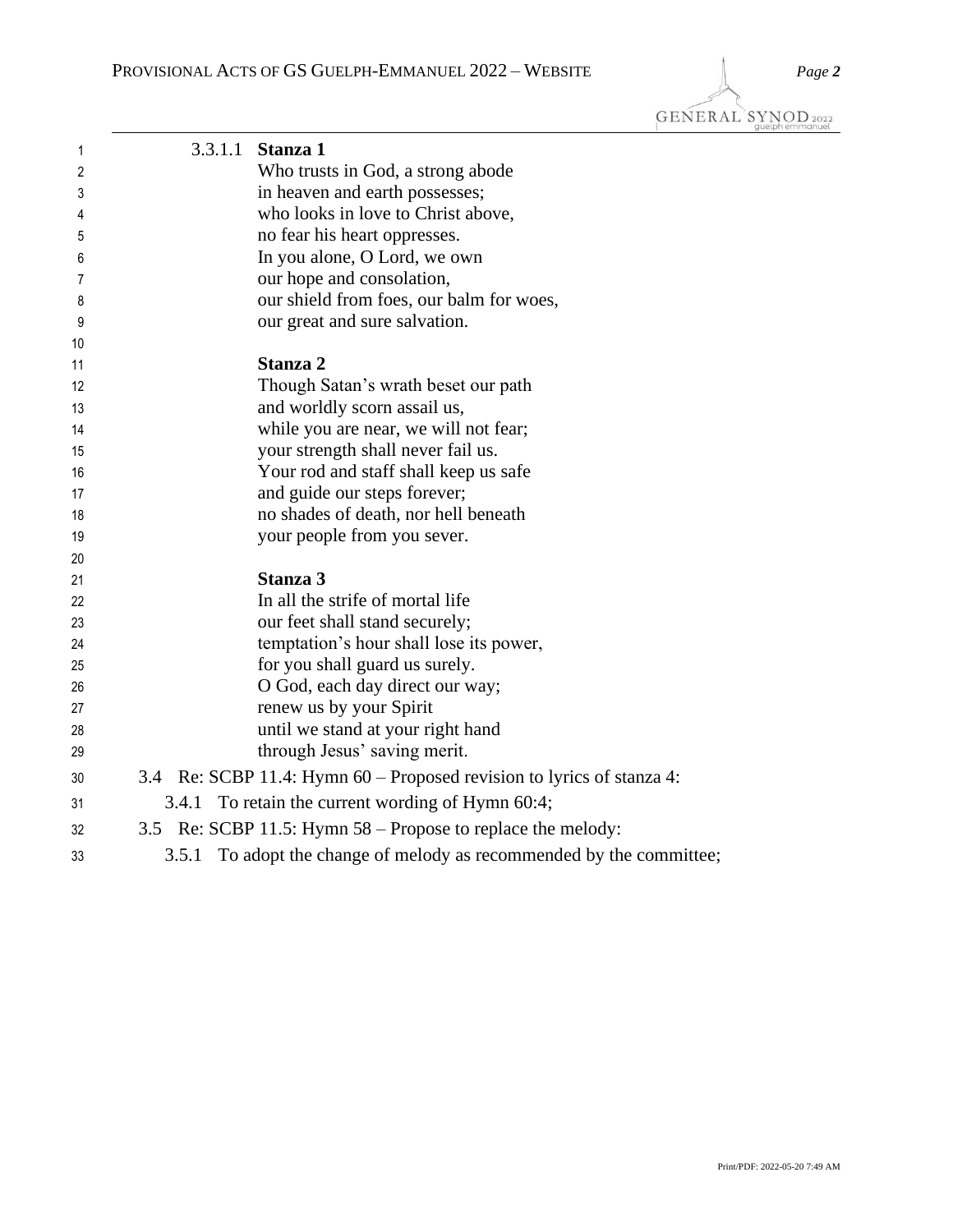GENERAL SYNOD 2022



## **Hymn 58 – "Our Children, LORD, as Covenant Heirs"**



3.6 To mandate the SCBP to publish these changes in the next edition of the *Book of Praise*;

3.7 Prior to the publication of the next edition of the *Book of Praise*, the churches can either

maintain past practices or implement these changes.

## **4. Grounds**

- 4.1 Re: 3.1.1: Although alternate notation and wording for Hymn 1 were submitted for Synod's consideration, the recommended change to the wording by the committee was deemed better because it both removes archaic language and maintains familiar notation.
- 4.2 Re: 3.1.2: The comments of Ancaster can be considered by the committee (excluding their comment re: "is seated") for consideration by a subsequent synod prior to the publication of a new edition of the *Book of Praise*.
- 4.3 Re: 3.2.1: While the suggestion from the committee is meant to address potential offence, the expression "they that wilds inhabit shall their worship bring" beautifully articulates the call of the church to reach every remote region with the gospel, and the wonderful effect of such missional activity. In maintaining this wording, the concern of Owen Sound is addressed.
- 4.4 Re: 3.3.1: The suggested change by the committee removes and replaces archaic language in this hymn. This change can be made because the churches have the freedom to do so regarding copyright, and in doing so is consistent with previous synod decisions.
- 22 4.5 Re: 3.4.1: Hymn 60 is a Lord's Supper hymn. The current version of stanza four retains the connection to Christ's suffering and how it unites us to him and to each other, by the Holy Spirit, until Christ returns. The proposed version by the committee omits this connection and emphasizes the ascension, which is not the point of the hymn. This also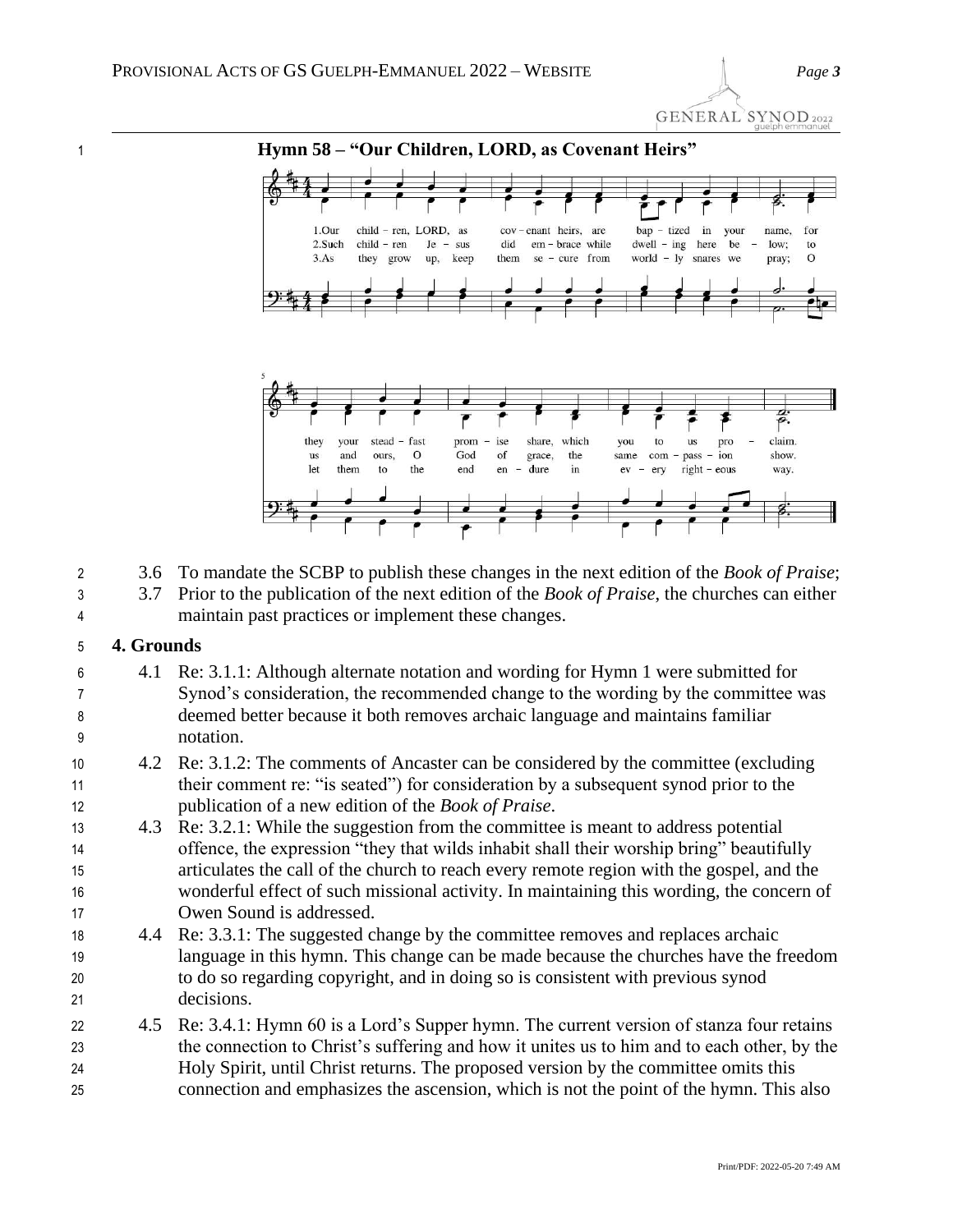| 1<br>2   |                                                                                                   | addresses the concern of Willoughby Heights (8.3.2.22) re: a preference to return to the<br>original form of the hymn or to delete stanza four altogether.                     |  |
|----------|---------------------------------------------------------------------------------------------------|--------------------------------------------------------------------------------------------------------------------------------------------------------------------------------|--|
|          |                                                                                                   |                                                                                                                                                                                |  |
| 3<br>4   |                                                                                                   | 4.6 Re: 3.5.1: The new melody recommended by the committee is well-suited to the lyrics<br>of Hymn 58 and serves to enhance the use of this baptism hymn, whereas the original |  |
| 5        |                                                                                                   | melody feels unfinished and unresolved, which may be an inappropriate ending for a                                                                                             |  |
| 6        |                                                                                                   | joyous occasion such as baptism.                                                                                                                                               |  |
| 7        |                                                                                                   | 4.7 Re: 3.6 and 3.7: While the churches have the ability and freedom to implement these                                                                                        |  |
| 8<br>9   |                                                                                                   | changes locally with the available technologies, these changes do not warrant the<br>printing of a new edition of the <i>Book of Praise</i> at this time.                      |  |
| 10       |                                                                                                   |                                                                                                                                                                                |  |
| 11       |                                                                                                   | Article 72 – CPTPF (Committee for Pastoral Training Program Funding)                                                                                                           |  |
| 12       | 1. Material                                                                                       |                                                                                                                                                                                |  |
| 13<br>14 | 1.1                                                                                               | Report of the Committee for Pastoral Training Program Funding (CPTPF) with all its<br>appendices $(8.2.5.1)$ .                                                                 |  |
| 15       |                                                                                                   | 2. Admissibility                                                                                                                                                               |  |
| 16       | 2.1                                                                                               | The report was declared admissible.                                                                                                                                            |  |
| 17       | 3. Decisions                                                                                      |                                                                                                                                                                                |  |
| 18       |                                                                                                   | Synod decided:                                                                                                                                                                 |  |
| 19       | 3.1                                                                                               | To express gratitude to the Guelph-Emmanuel CanRC and its committee for the work it                                                                                            |  |
| 20       |                                                                                                   | has done;                                                                                                                                                                      |  |
| 21       | 3.2                                                                                               | To reappoint Guelph-Emmanuel as the Committee for Pastoral Training Program                                                                                                    |  |
| 22       |                                                                                                   | Funding (CTPTF) with the following mandate:                                                                                                                                    |  |
| 23       |                                                                                                   | 3.2.1 To look after all internship-related funding matters;                                                                                                                    |  |
| 24       |                                                                                                   | To assess the churches each year based on the anticipated funding required for a<br>3.2.2<br>particular summer;                                                                |  |
| 25       |                                                                                                   | To report about its activities to the next general synod, which report shall be sent<br>3.2.3                                                                                  |  |
| 26<br>27 |                                                                                                   | to all the churches at least six months prior to the next general synod.                                                                                                       |  |
| 28       |                                                                                                   |                                                                                                                                                                                |  |
| 29       |                                                                                                   | Article 73 – Appeal against RSW 2021 Art. 33 (Hymn Cap Overture – procedure)                                                                                                   |  |
| 30       |                                                                                                   | Committee 3 presented draft 1 of a report on an appeal by the Chilliwack CanRC against RSW                                                                                     |  |
| 31       | 2021 Art. 33 (8.6.6.1) regarding procedure in dealing with an overture. The report was discussed. |                                                                                                                                                                                |  |
| 32       |                                                                                                   | The committee took the report back for refinement.                                                                                                                             |  |
| 33       |                                                                                                   |                                                                                                                                                                                |  |
| 34       |                                                                                                   | Article 74 – Appeal against RSW 2021 Art. 33 (Hymn Cap Overture – grounds)                                                                                                     |  |
| 35       |                                                                                                   | Committee 3 presented draft 1 of a report on an appeal by the Chilliwack CanRC against RSW                                                                                     |  |
| 36       | 2021 Art. 33 (8.6.6.2) regarding the grounds for an overture. The report was discussed. The       |                                                                                                                                                                                |  |
| 37       |                                                                                                   | committee took the report back for refinement.                                                                                                                                 |  |
| 38       |                                                                                                   |                                                                                                                                                                                |  |
| 39       |                                                                                                   | After the chairman said goodbye to the students, Synod adjourned until 2:00pm.                                                                                                 |  |
| 40       |                                                                                                   |                                                                                                                                                                                |  |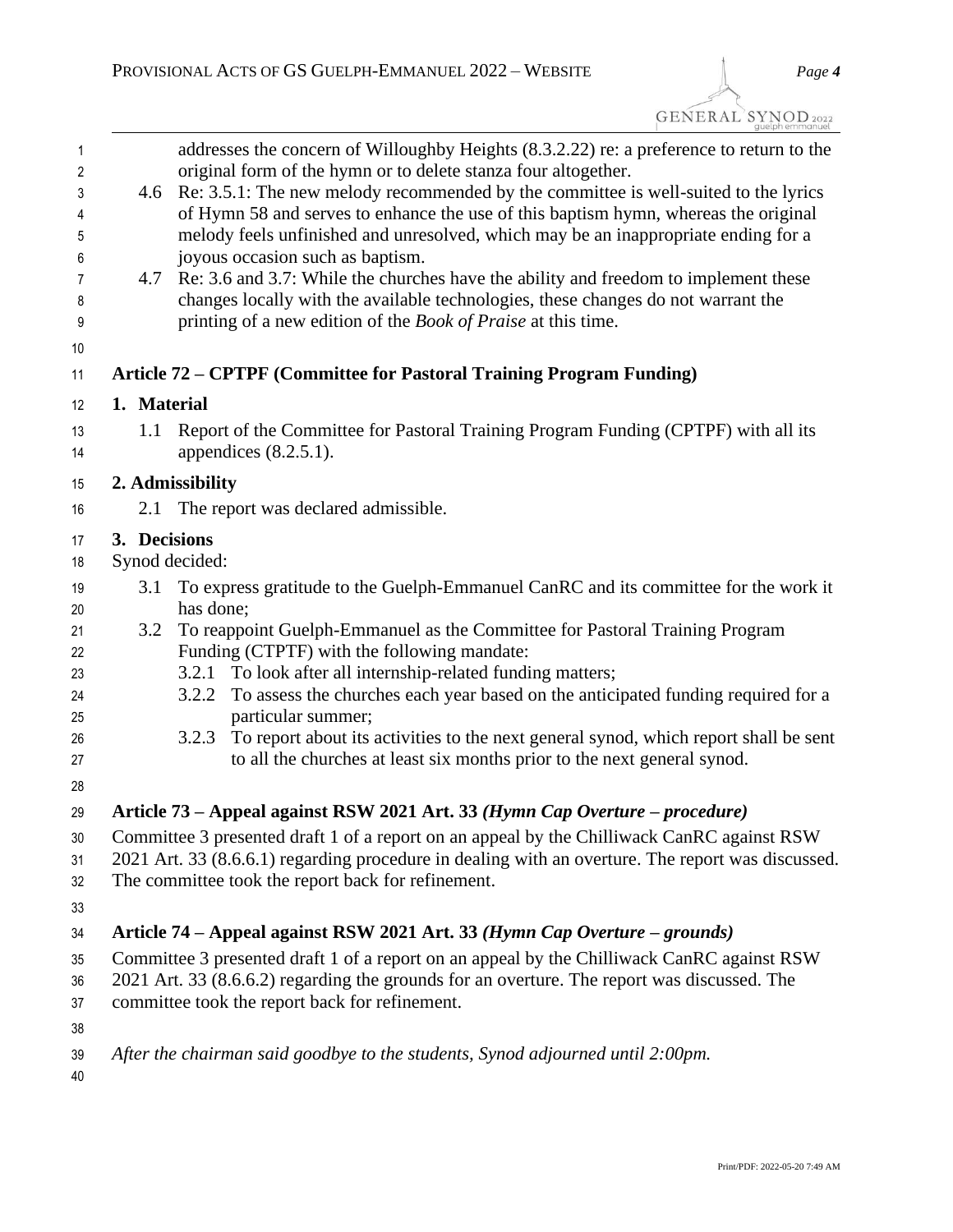| $\mathbf{1}$                                 |                              | Day 6 - Afternoon Session                                                                                                                                                                                                                                                                                                                                                                                                                                                                                                                                                                                                                                    |  |
|----------------------------------------------|------------------------------|--------------------------------------------------------------------------------------------------------------------------------------------------------------------------------------------------------------------------------------------------------------------------------------------------------------------------------------------------------------------------------------------------------------------------------------------------------------------------------------------------------------------------------------------------------------------------------------------------------------------------------------------------------------|--|
| 2                                            | <b>Tuesday, May 17, 2022</b> |                                                                                                                                                                                                                                                                                                                                                                                                                                                                                                                                                                                                                                                              |  |
| 3                                            |                              | <b>Article 75 – Reopening</b>                                                                                                                                                                                                                                                                                                                                                                                                                                                                                                                                                                                                                                |  |
| 4<br>5                                       |                              | Synod reopened in plenary session. The chairman had the meeting sing Psalm 135:6,10. He<br>observed that all synod members were present.                                                                                                                                                                                                                                                                                                                                                                                                                                                                                                                     |  |
| 6                                            |                              |                                                                                                                                                                                                                                                                                                                                                                                                                                                                                                                                                                                                                                                              |  |
| 7                                            |                              | Article 76 – Appeal against RSW 2021 Art. 33 (Hymn Cap Overture – procedure)                                                                                                                                                                                                                                                                                                                                                                                                                                                                                                                                                                                 |  |
| 8                                            | 1. Material                  |                                                                                                                                                                                                                                                                                                                                                                                                                                                                                                                                                                                                                                                              |  |
| 9<br>10<br>11<br>12                          | 1.1                          | Appeal from the Chilliwack CanRC asking GS 2022 to judge that RSW 2021 erred in<br>the way in which it dealt with submissions from Chilliwack (and other churches), in<br>processing an overture presented to RSW 2021 by Classis Pacific East (CPE) Sept. 2020<br>(8.6.6.1).                                                                                                                                                                                                                                                                                                                                                                                |  |
| 13                                           |                              | 2. Admissibility                                                                                                                                                                                                                                                                                                                                                                                                                                                                                                                                                                                                                                             |  |
| 14<br>15<br>16                               | 2.1                          | The appeal was declared admissible. However, it was noted that Chilliwack neglected<br>to submit a copy of the relevant Acts of RSW 2021, as well as a copy of the original<br>overture as submitted by CPE as part of their appeal.                                                                                                                                                                                                                                                                                                                                                                                                                         |  |
| 17                                           | 3. Decisions                 |                                                                                                                                                                                                                                                                                                                                                                                                                                                                                                                                                                                                                                                              |  |
| 18                                           |                              | Synod decided:                                                                                                                                                                                                                                                                                                                                                                                                                                                                                                                                                                                                                                               |  |
| 19<br>20                                     | 3.1                          | To deny the appeal of the Chilliwack CanRC against the procedure followed by RSW<br>2021 (Art. 33).                                                                                                                                                                                                                                                                                                                                                                                                                                                                                                                                                          |  |
| 21                                           | 4. Grounds                   |                                                                                                                                                                                                                                                                                                                                                                                                                                                                                                                                                                                                                                                              |  |
| 22<br>23<br>24<br>25<br>26<br>27<br>28<br>29 | 4.1                          | Though Chilliwack contends that "an overture should come from a local congregation,<br>not a major, or broader, assembly" and concludes, on the basis of that belief, that "it is<br>prohibited to alter any submissions by anyone, after it (sic) has been presented" to a<br>major assembly, this is an incorrect understanding of the nature of overtures. Although<br>overtures originate with a consistory, they are presented to the major assemblies for<br>adoption. Major assemblies have the right to amend overtures, for the sake of their<br>adoption. An adopted overture then becomes the overture of the major assembly which<br>adopted it. |  |
| 30<br>31<br>32<br>33<br>34<br>35             | 4.2                          | If a major assembly were to amend an overture in such a way that it no longer honoured<br>the original intent of the minor assembly which submitted it, that would, indeed, be<br>improper. However, the information which Chilliwack excerpts from the Acts of RSW<br>2021 shows that RSW honoured the original intent of the overture submitted by CPE<br>Sept. 2020. The amendments made by RSW 2021 served to strengthen the argument of<br>the overture.                                                                                                                                                                                                |  |
| 36<br>37<br>38<br>39<br>40                   | 4.3                          | Chilliwack cites excerpts from the Acts of RSW 2021 as suggestions that their<br>submissions were not dealt with impartially. Chilliwack did not, however, submit a<br>complete copy of the relevant portions of the Acts RSW 2021, or of the overture that<br>originated with the Vernon CanRC and was submitted by CPE Sept. 2020 to RSW<br>2021, or the "list of concerns" presented by Chilliwack to RSW 2021. It is, therefore,                                                                                                                                                                                                                         |  |

not possible, or appropriate, for GS 2022 to make a judgement in this matter.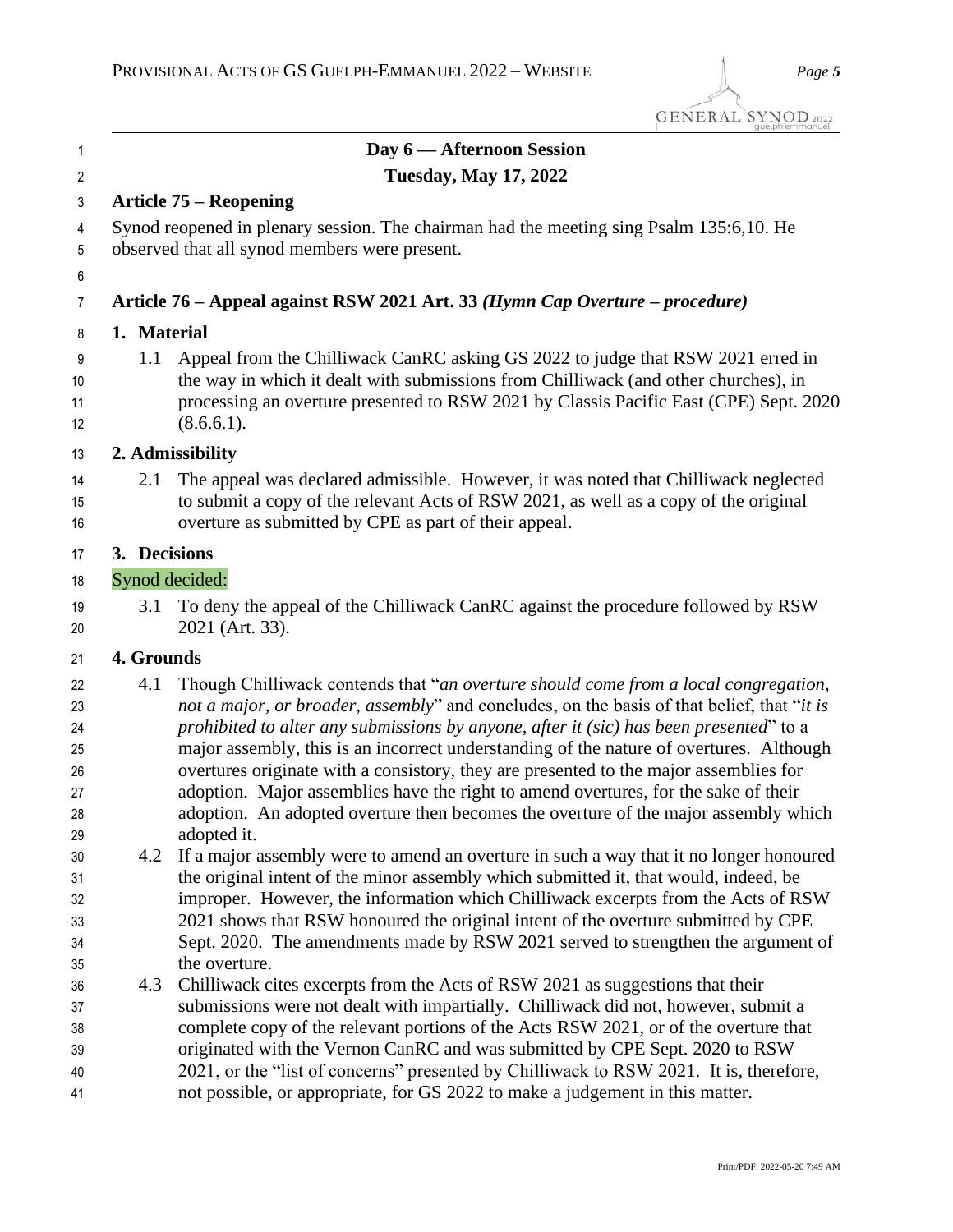| 1                                |                  |                                                                                                                                                                                                                                                                                                                                                                                                                                                   |
|----------------------------------|------------------|---------------------------------------------------------------------------------------------------------------------------------------------------------------------------------------------------------------------------------------------------------------------------------------------------------------------------------------------------------------------------------------------------------------------------------------------------|
| $\overline{2}$                   |                  | Article 77 – Appeal against RSW 2021 Art. 33 (Hymn Cap Overture – grounds)                                                                                                                                                                                                                                                                                                                                                                        |
| 3                                | 1. Material      |                                                                                                                                                                                                                                                                                                                                                                                                                                                   |
| 4<br>5                           | 1.1              | Appeal from the Chilliwack CanRC (8.6.6.2) against RSW 2021 Art. 33, in which it<br>appeals the overture from RSW to remove the so-called "Hymn Cap".                                                                                                                                                                                                                                                                                             |
| 6                                | 2. Admissibility |                                                                                                                                                                                                                                                                                                                                                                                                                                                   |
| 7                                |                  | 2.1 The appeal was declared admissible.                                                                                                                                                                                                                                                                                                                                                                                                           |
| 8                                | 3. Decisions     |                                                                                                                                                                                                                                                                                                                                                                                                                                                   |
| 9                                | Synod decided:   |                                                                                                                                                                                                                                                                                                                                                                                                                                                   |
| 10                               | 3.1              | To deny the appeal of the Chilliwack CanRC against RSW 2021 Art. 33.                                                                                                                                                                                                                                                                                                                                                                              |
| 11                               | 4. Grounds       |                                                                                                                                                                                                                                                                                                                                                                                                                                                   |
| 12<br>13<br>14<br>15             | 4.1<br>4.2       | Chilliwack "wishes to appeal the overture from RSW." Churches may interact with<br>overtures by means of letters, but by their very nature, overtures cannot be appealed.<br>Though Chilliwack asserts "that the decision of Chatham 2004, must first be proven to<br>be in conflict with either the word of God, or the church order", they have not                                                                                             |
| 16                               |                  | demonstrated that the decision of RSW 2021 was in conflict with either the Word of                                                                                                                                                                                                                                                                                                                                                                |
| 17<br>18<br>19<br>20<br>21       | 4.3              | God, or the CO.<br>Though Chilliwack asserts "that RSW 2021 has wronged the churches by its decision to<br>present the overture to GS 2022 without first proving the error of our current practice",<br>previous decisions can be revisited as proposals (which includes overtures)<br>substantiated by new grounds.                                                                                                                              |
| 22                               |                  |                                                                                                                                                                                                                                                                                                                                                                                                                                                   |
| 23                               |                  | Article 78 – Appeal against RSE 2020 Art. 13 (Language of questions in Liturgical Forms)                                                                                                                                                                                                                                                                                                                                                          |
| 24                               | 1. Material      |                                                                                                                                                                                                                                                                                                                                                                                                                                                   |
| 25<br>26<br>27<br>28<br>29<br>30 | 1.1              | Appeal from the Hamilton-Blessings CanRC against the decision of RSE 2020 not to<br>adopt the overture of Classis Central Ontario (CCO) May 2020, regarding the<br>amendment of the language of the questions in the liturgical forms (8.6.9.1).<br>1.2 Overture (request), embedded in the appeal, from Hamilton-Blessings that if their<br>appeal to GS 2022 is upheld, GS 2022 would adopt the CCO May 2020 overture to RSE<br>2020 (8.6.9.1). |
| 31                               |                  | 2. Admissibility                                                                                                                                                                                                                                                                                                                                                                                                                                  |
| 32                               |                  | The appeal, and the overture within it, was declared admissible.                                                                                                                                                                                                                                                                                                                                                                                  |
| 33                               | 3. Decisions     |                                                                                                                                                                                                                                                                                                                                                                                                                                                   |
| 34                               | Synod decided:   |                                                                                                                                                                                                                                                                                                                                                                                                                                                   |
| 35<br>36                         |                  | 3.1 To sustain the appeal of Hamilton-Blessings against RSE 2020 Art. 13 (1.1);<br>3.2 To deny the overture (request) of Hamilton-Blessings (1.2).                                                                                                                                                                                                                                                                                                |

## **4. Grounds**

 4.1 Re: 3.1: RSE 2020's decision not to take over the overture is based on insufficient grounds as demonstrated by the following: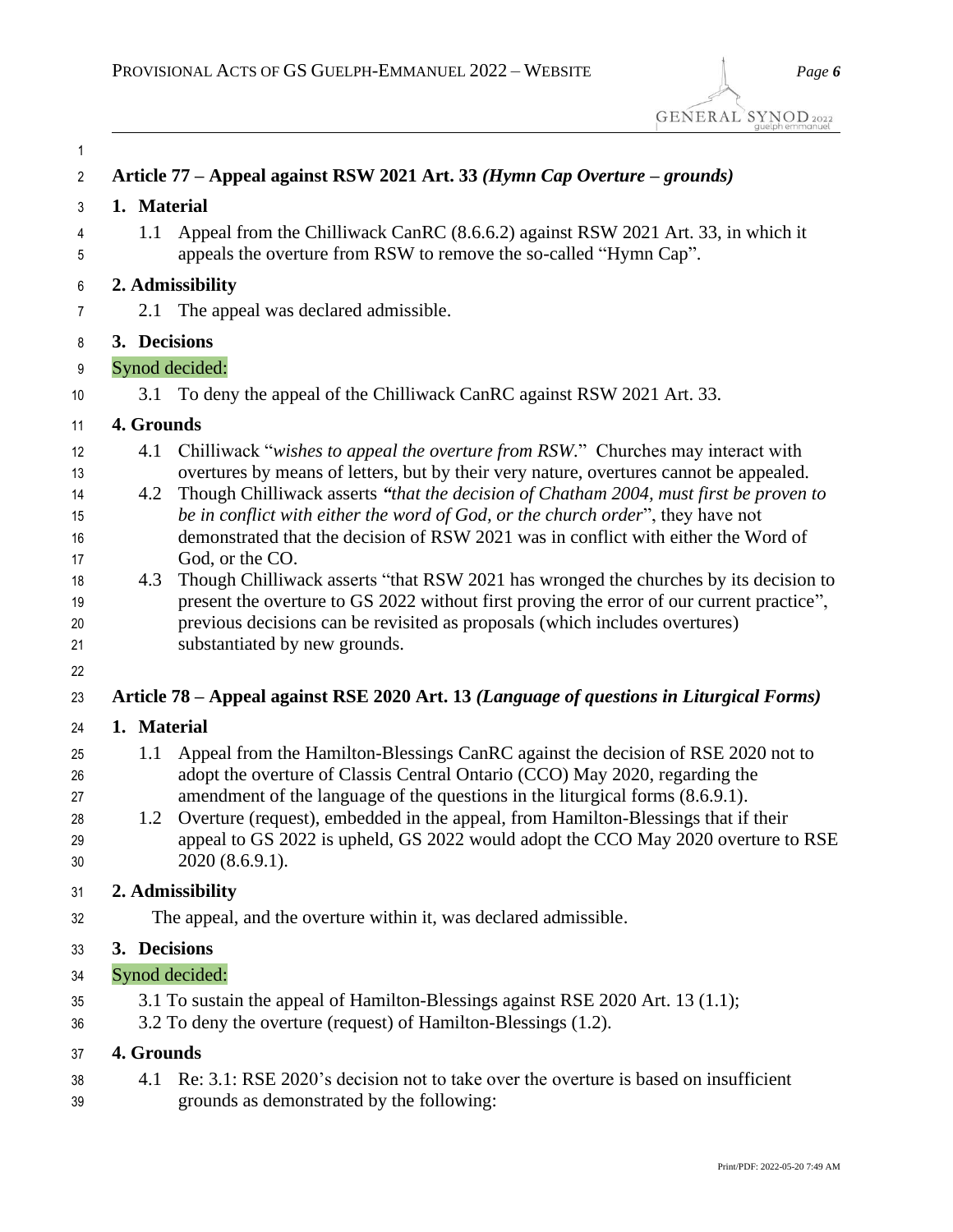GENERAL SYNOD<sub>2022</sub>

| $\mathbf{1}$   | 4.1.1 | RSE 2020 Art. 13 Cons. 1 makes an observation about the overture. Hamilton-              |
|----------------|-------|------------------------------------------------------------------------------------------|
| $\overline{c}$ |       | Blessings is correct to note this. An observation cannot be a ground for a decision      |
| 3              |       | without further clarification as to how that observation would form an argument          |
| 4              |       | against the overture being adopted. As such, RSE 2020 Art. 13 Cons. 1 is                 |
| 5              |       | insufficient.                                                                            |
| 6              | 4.1.2 | RSE 2020 misunderstands the intent of the overture when it states in consideration       |
| 7              |       | 2 that the current phrase in our forms, namely, "summarized in the confessions" is       |
| 8              |       | "inclusive of what is expressed in the Apostles' Creed". Hamilton-Blessings is           |
| 9              |       | correct to assert that the overture does not say this, but rather seeks to have the      |
| 10             |       | form refer to the Apostles' Creed to make explicit the historical connection             |
| 11             |       | between triune baptism and faith in the triune God as we confess it in the Apostles'     |
| 12             |       | Creed.                                                                                   |
| 13             | 4.1.3 | Although Hamilton-Blessings overstates RSE 2020's position in Consideration 3            |
| 14             |       | as "a theological blunder" since it is evident from the context in which RSE 2020        |
| 15             |       | made their statement that they did not intend to say that every theological              |
| 16             |       | formulation in the confessions is promised to candidates for profession of faith;        |
| $17 \,$        |       | nevertheless, RSE 2020 in answer to Ground B of the overture uses as a ground the        |
| 18             |       | very consideration the overture is contesting in Ground B (GS 1986 Art. 144 Cons.        |
| 19             |       | 1). It is not sufficient to answer an objection against a consideration by repeating     |
| 20             |       | the consideration.                                                                       |
| 21             | 4.1.4 | RSE 2020 Art. 13 Cons. 4 fails to consider Ground C on its own merits, even              |
| 22             |       | though later in Consideration 7, it will acknowledge that the overture does make a       |
| 23             |       | historical case that the Apostles' Creed is the correct referent for the phrase "the     |
| 24             |       | articles of the Christian faith" in the original liturgical forms. RSE 2020's primary    |
| 25             |       | concern with both considerations 4 and 5 is to argue against the overture's              |
| 26             |       | conclusion that if the historical referent for the phrase "the articles of the Christian |
| 27             |       | faith" is the Apostles' Creed, then the term "confessional membership" is                |
| 28             |       | erroneous. Whether or not the term is erroneous, the overture's contention that the      |
| 29             |       | phrase "articles of the Christian faith" cannot mean "confessions" does not              |
| 30             |       | necessarily mean the overture seeks to minimize the confessions in the life of the       |
| 31             |       | members. Contrary to what RSE 2020 says in Consideration 4, when it refers to            |
| 32             |       | Ground D of the overture, there is no evidence that the overture is arguing that the     |
| 33             |       | Apostles' Creed is something that "stands alone" from all that is in the Scriptures      |
| 34             |       | as summarized in the confessions.                                                        |
| 35             | 4.1.5 | RSE 2020 declares in Consideration 6 that no evidence was presented that the             |
| 36             |       | sister churches referred to in the overture (URCNA and OPC) "limit their                 |
| 37             |       | member's confessional vow" to only the Apostles' Creed in their formulations;            |
| 38             |       | however, RSE 2020 offers no evidence themselves that the phrase "articles of the         |
| 39             |       | Christian faith" in the URCNA membership vows includes more than the                     |
| 40             |       | Apostles' Creed.                                                                         |
| 41             | 4.1.6 | Although Hamilton-Blessings did not appeal Consideration 7, the question of              |
| 42             |       | whether the 1983 decision changed what the churches were asking in the liturgical        |
| 43             |       | forms goes to the heart of what the overture is addressing and, therefore, cannot be     |
| 44             |       | used as an argument against the overture.                                                |
|                |       |                                                                                          |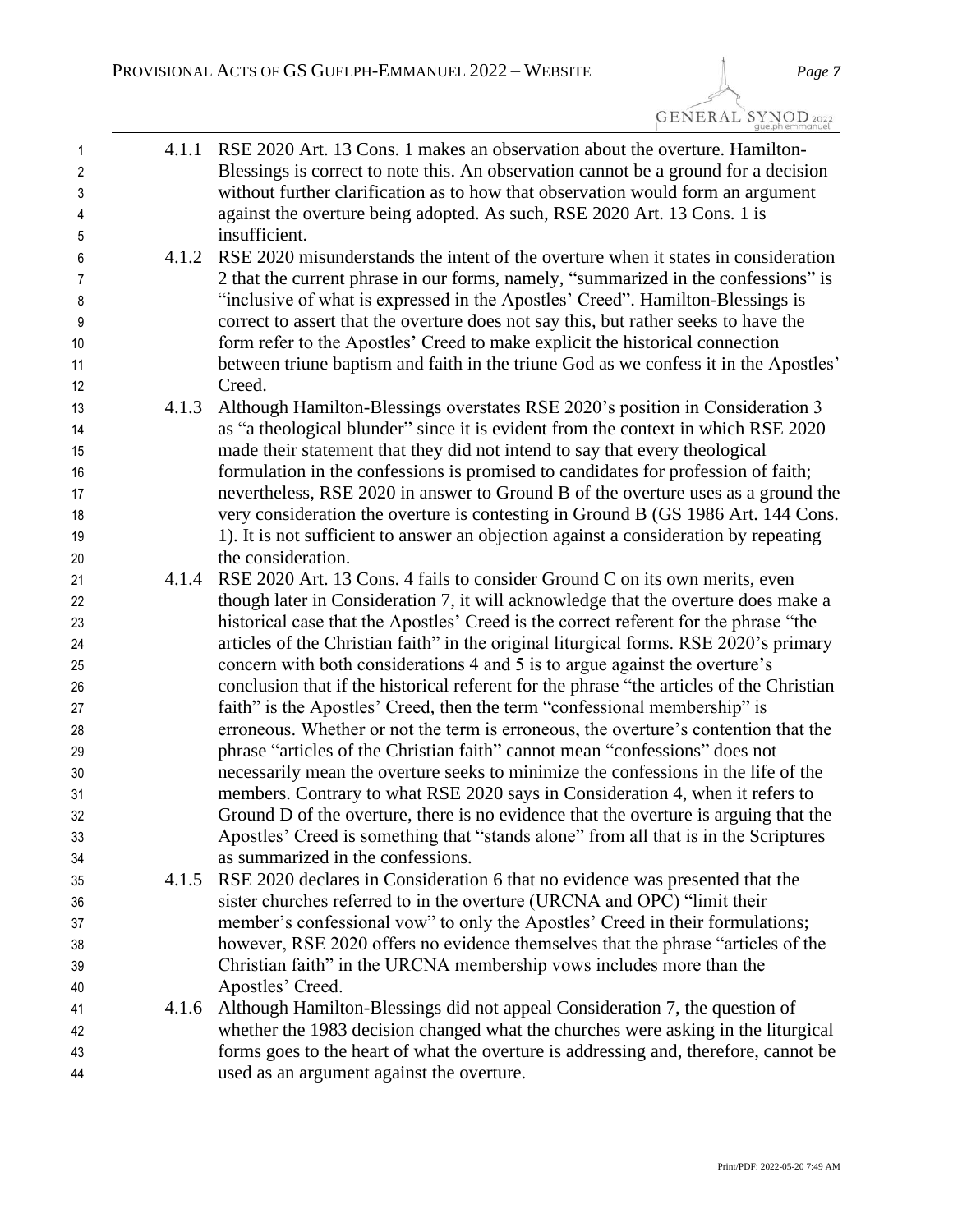| 1<br>2<br>3<br>4<br>5<br>6<br>7<br>8<br>9<br>10 | 4.2                                                                     | Re: 3.1: GS 2019 Art. 64 Rec. 5.1 left Hamilton-Blessings with the impression that their<br>request could come back to Synod in the form of an overture via the ecclesiastical route<br>when they pointed Hamilton-Blessings to Considerations 4.1, 4.2 and 4.4. This is<br>certainly the impression given by Consideration 4.4 which states, "In this way, all the<br><i>churches</i> will have ample time and opportunity to interact with it through this filtering<br>process." (Italics added)<br>4.3 Re: 3.2: It is not possible for GS 2022 to adopt the overture since all the churches have<br>not had the opportunity to interact with the overture through submissions to GS 2022.<br>Since this overture has already been considered by a Regional Synod, a church can take<br>over this exact same overture and submit it directly to GS 2025, at least six months prior |  |
|-------------------------------------------------|-------------------------------------------------------------------------|---------------------------------------------------------------------------------------------------------------------------------------------------------------------------------------------------------------------------------------------------------------------------------------------------------------------------------------------------------------------------------------------------------------------------------------------------------------------------------------------------------------------------------------------------------------------------------------------------------------------------------------------------------------------------------------------------------------------------------------------------------------------------------------------------------------------------------------------------------------------------------------|--|
| 11                                              |                                                                         | to the synod, also distributing it to all the churches, analogous to Synod Guidelines I.F.                                                                                                                                                                                                                                                                                                                                                                                                                                                                                                                                                                                                                                                                                                                                                                                            |  |
| 12                                              |                                                                         |                                                                                                                                                                                                                                                                                                                                                                                                                                                                                                                                                                                                                                                                                                                                                                                                                                                                                       |  |
| 13                                              |                                                                         | During discussion, a motion to amend was made and duly seconded:                                                                                                                                                                                                                                                                                                                                                                                                                                                                                                                                                                                                                                                                                                                                                                                                                      |  |
| 14                                              |                                                                         | To remove:                                                                                                                                                                                                                                                                                                                                                                                                                                                                                                                                                                                                                                                                                                                                                                                                                                                                            |  |
| 15                                              |                                                                         | Since this overture has already been considered by a Regional Synod, a church                                                                                                                                                                                                                                                                                                                                                                                                                                                                                                                                                                                                                                                                                                                                                                                                         |  |
| 16                                              |                                                                         | can take over this exact same overture and submit it directly to GS 2025 at least                                                                                                                                                                                                                                                                                                                                                                                                                                                                                                                                                                                                                                                                                                                                                                                                     |  |
| 17                                              |                                                                         | six months prior to the synod.                                                                                                                                                                                                                                                                                                                                                                                                                                                                                                                                                                                                                                                                                                                                                                                                                                                        |  |
| 18                                              |                                                                         | And add at this point:                                                                                                                                                                                                                                                                                                                                                                                                                                                                                                                                                                                                                                                                                                                                                                                                                                                                |  |
| 19<br>20                                        |                                                                         | To be considered, the overture should be sent to the next RSE, which can then<br>decide whether to submit the overture to the next general synod as per Synod                                                                                                                                                                                                                                                                                                                                                                                                                                                                                                                                                                                                                                                                                                                         |  |
| 21                                              |                                                                         | Guidelines.                                                                                                                                                                                                                                                                                                                                                                                                                                                                                                                                                                                                                                                                                                                                                                                                                                                                           |  |
| 22                                              |                                                                         | The motion was defeated.                                                                                                                                                                                                                                                                                                                                                                                                                                                                                                                                                                                                                                                                                                                                                                                                                                                              |  |
| 23                                              |                                                                         |                                                                                                                                                                                                                                                                                                                                                                                                                                                                                                                                                                                                                                                                                                                                                                                                                                                                                       |  |
| 24                                              |                                                                         | During the course of making this decision, it was moved and seconded to divide the question into                                                                                                                                                                                                                                                                                                                                                                                                                                                                                                                                                                                                                                                                                                                                                                                      |  |
| 25                                              | $3.1$ (with 4.1 and 4.2) and $3.2$ (with 4.3) This motion was defeated. |                                                                                                                                                                                                                                                                                                                                                                                                                                                                                                                                                                                                                                                                                                                                                                                                                                                                                       |  |
| 26                                              |                                                                         |                                                                                                                                                                                                                                                                                                                                                                                                                                                                                                                                                                                                                                                                                                                                                                                                                                                                                       |  |
| 27                                              |                                                                         | Article 79 – Appeal against RSW 2021 Art. 31 (Worship)                                                                                                                                                                                                                                                                                                                                                                                                                                                                                                                                                                                                                                                                                                                                                                                                                                |  |
| 28                                              |                                                                         | Committee 3 presented draft 1 of a report on an appeal against RSW 2021 Art. 31 (Worship).                                                                                                                                                                                                                                                                                                                                                                                                                                                                                                                                                                                                                                                                                                                                                                                            |  |
| 29                                              |                                                                         | The report was discussed. The committee took the report back for refinement.                                                                                                                                                                                                                                                                                                                                                                                                                                                                                                                                                                                                                                                                                                                                                                                                          |  |
| 30 <sup>°</sup>                                 |                                                                         |                                                                                                                                                                                                                                                                                                                                                                                                                                                                                                                                                                                                                                                                                                                                                                                                                                                                                       |  |
| 31                                              |                                                                         | Article 80 - Acts - GS 2022 Art. 60                                                                                                                                                                                                                                                                                                                                                                                                                                                                                                                                                                                                                                                                                                                                                                                                                                                   |  |
| 32                                              | Confidential                                                            |                                                                                                                                                                                                                                                                                                                                                                                                                                                                                                                                                                                                                                                                                                                                                                                                                                                                                       |  |
| 33                                              |                                                                         |                                                                                                                                                                                                                                                                                                                                                                                                                                                                                                                                                                                                                                                                                                                                                                                                                                                                                       |  |
| 34                                              |                                                                         | Article 81 – Appeal against GS 2019 art. 98 (Personal)                                                                                                                                                                                                                                                                                                                                                                                                                                                                                                                                                                                                                                                                                                                                                                                                                                |  |
| 35                                              | Confidential                                                            |                                                                                                                                                                                                                                                                                                                                                                                                                                                                                                                                                                                                                                                                                                                                                                                                                                                                                       |  |
| 36                                              |                                                                         |                                                                                                                                                                                                                                                                                                                                                                                                                                                                                                                                                                                                                                                                                                                                                                                                                                                                                       |  |
| 37                                              |                                                                         | Article 82 – Appeal against GS 2019 art. 98 and Art. 141 (Personal)                                                                                                                                                                                                                                                                                                                                                                                                                                                                                                                                                                                                                                                                                                                                                                                                                   |  |
| 38                                              | Confidential                                                            |                                                                                                                                                                                                                                                                                                                                                                                                                                                                                                                                                                                                                                                                                                                                                                                                                                                                                       |  |
| 39                                              |                                                                         |                                                                                                                                                                                                                                                                                                                                                                                                                                                                                                                                                                                                                                                                                                                                                                                                                                                                                       |  |
| 40                                              |                                                                         |                                                                                                                                                                                                                                                                                                                                                                                                                                                                                                                                                                                                                                                                                                                                                                                                                                                                                       |  |